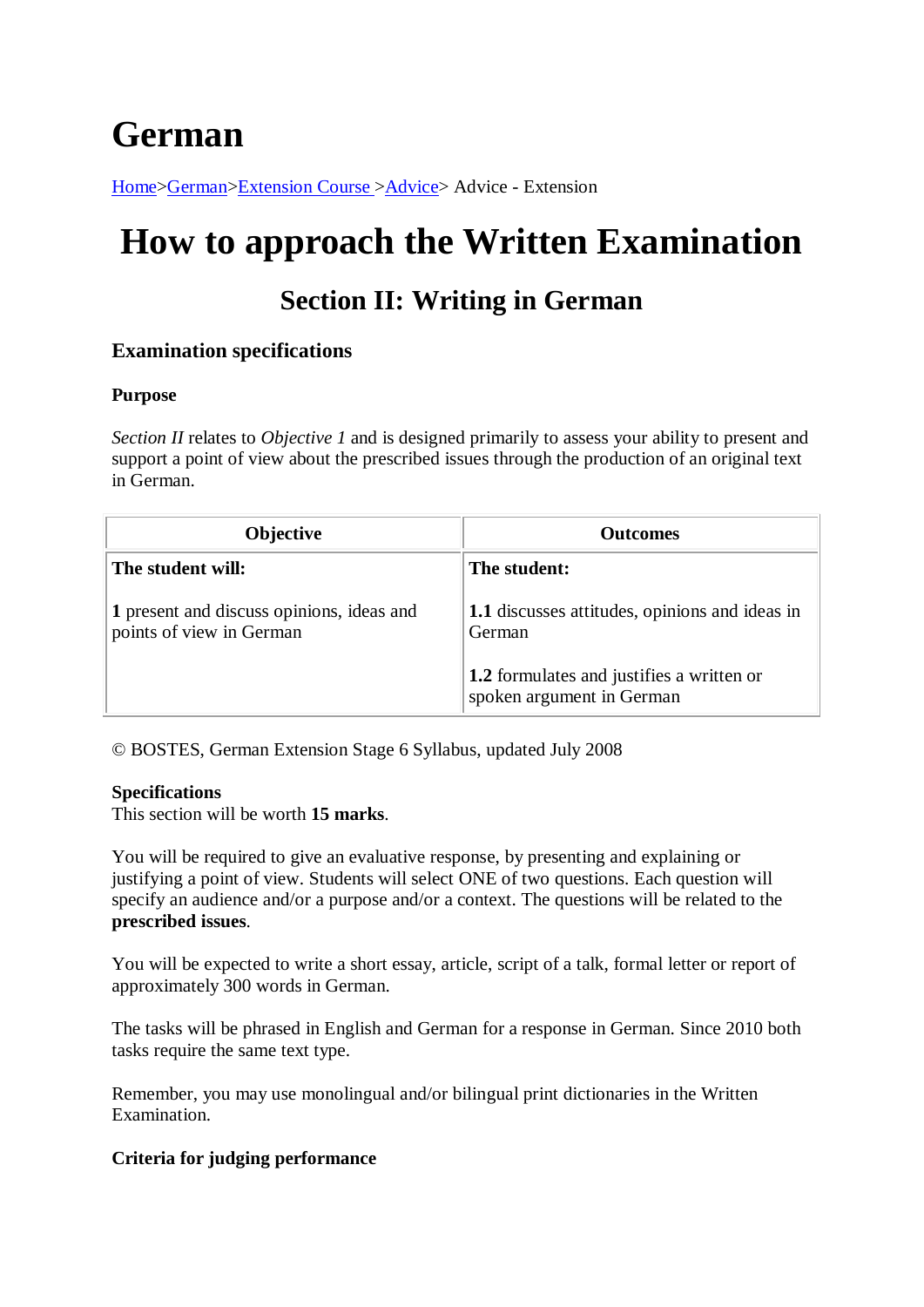In your answer you will be assessed on how well you:

- present and explain or justify a point of view
- write text appropriate to context and/or purpose and/or audience
- structure and sequence information, opinions and ideas
- demonstrate control of a range of language structures and vocabulary in German.

A high level response will present and develop a sophisticated, coherent argument, discussion or explanation, and be written effectively and perceptively for a specific audience, purpose and context. The response will demonstrate breadth and depth in the treatment of relevant ideas. It will be written with a high level of grammatical accuracy and breadth and sophistication of vocabulary and sentence structure.

**Note:** The BOSTES has developed German Standards Packages (2001 and 2002), which contain detailed information on the level of achievement for each performance band, including **examples of student responses**. While these are not the current prescribed issues, hearing and reviewing actual student responses is an excellent way to understand how the marking criteria are put into practice. This will demonstrate the standard expected. The packages are available at<http://arc.boardofstudies.nsw.edu.au/go/hsc/std-packs/> .

top of page

### **Before the examination**

You should familiarise yourself with the prescribed issues. Reading widely on various aspects of the prescribed issues will assist you to increase your range of vocabulary and develop the skills required to present your views. There are many items of interest in current magazines and newspapers which relate to the prescribed issues. The internet will also provide access to a wide range of up-to-date information and vocabulary.

You are required to produce an original text in German of approximately 300 words. Your response will present and explain or justify a point of view and should begin with an introduction, followed by the body of the text, where the argument is developed, and end with a logical conclusion.

In preparing for the examination, you should attempt as many practice questions as possible, covering a wide range of topics. This will increase your confidence and enable you to cope with any question in the examination. Thorough preparation is the key to success and there is much you can do to ensure you are able to deal with any question.

Creating your own list of vocabulary and expressions will help give your writing structure and flow. A good command of grammatical structures will underpin a good response, ensuring your ideas are well communicated. Some expressions you may find useful have been provided at the end of this document. Further examples can be found in a number of dictionaries.

You should aim to think in German to ensure your writing is as authentic as possible. A translation from English may be disjointed in German and is unlikely to create a very positive impression. On the other hand, the variety of language and expressions you use will reflect the breadth and depth of your knowledge and indicate your facility with the language.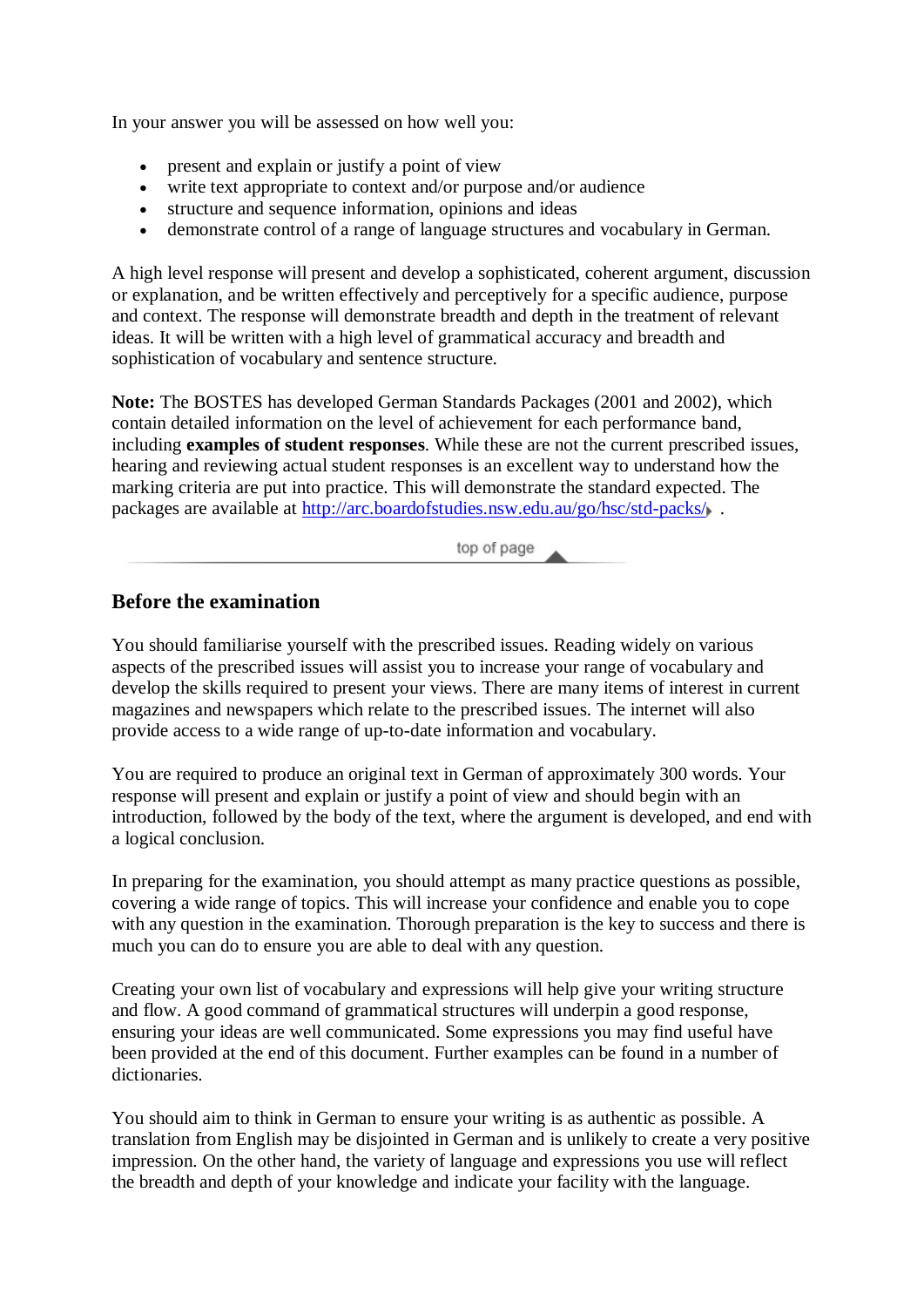It is important to be guided by your teacher's comments and advice when your practice essays are marked.

top of page

## **During the examination**

You should:

- read the two questions carefully and then choose the question which allows you the most scope
- avoid any temptation to take the question and re-model it into another question you prefer. You must address the question as printed on the paper
- reflect on the topic you have chosen. Make a plan, even if sketchy, to ensure you keep your answer focused and relevant to the question
- remain 'cool' and unflustered if faced with a topic you have not anticipated. Remember that the questions will be based on the issues you have studied and that, with calm thought, a clear head and planning, you will be able to respond to any question
- keep your arguments logical and to the point. Do not be tempted to write more complicated German than your skills allow. This will not promote good communication and is likely to create a poor impression
- know your capabilities. Do not include large slabs of pre-learned, complicated German which do not address the question or fit with your own level of language. If you do this, your answer is likely to be disjointed and difficult to understand
- keep your answer relevant. An answer which directly addresses the question will be more impressive
- stay calm and don't change the plan of approach you have practised throughout the year. Thorough preparation is the key to success and will hold you in good stead on the day
- allow sufficient time to review what you have written. Read over your work and check your spelling, language and structures. Reflect critically on what you have written and ask yourself if it makes sense. This is an important part of the writing process and enables errors to be corrected and additions to be made.

top of page

### **Some expressions you may find useful**

#### **Introductory remarks:**

e.g.

- *Einleitend möchte ich sagen, dass…*
- *Zu Anfang möchte ich…*
- *Zuerst möchte ich erklären, was ich unter … verstehe*
- *Es ist allgemein bekannt, dass…*
- *Beinahe täglich…*
- *Manche sagen … während andere…*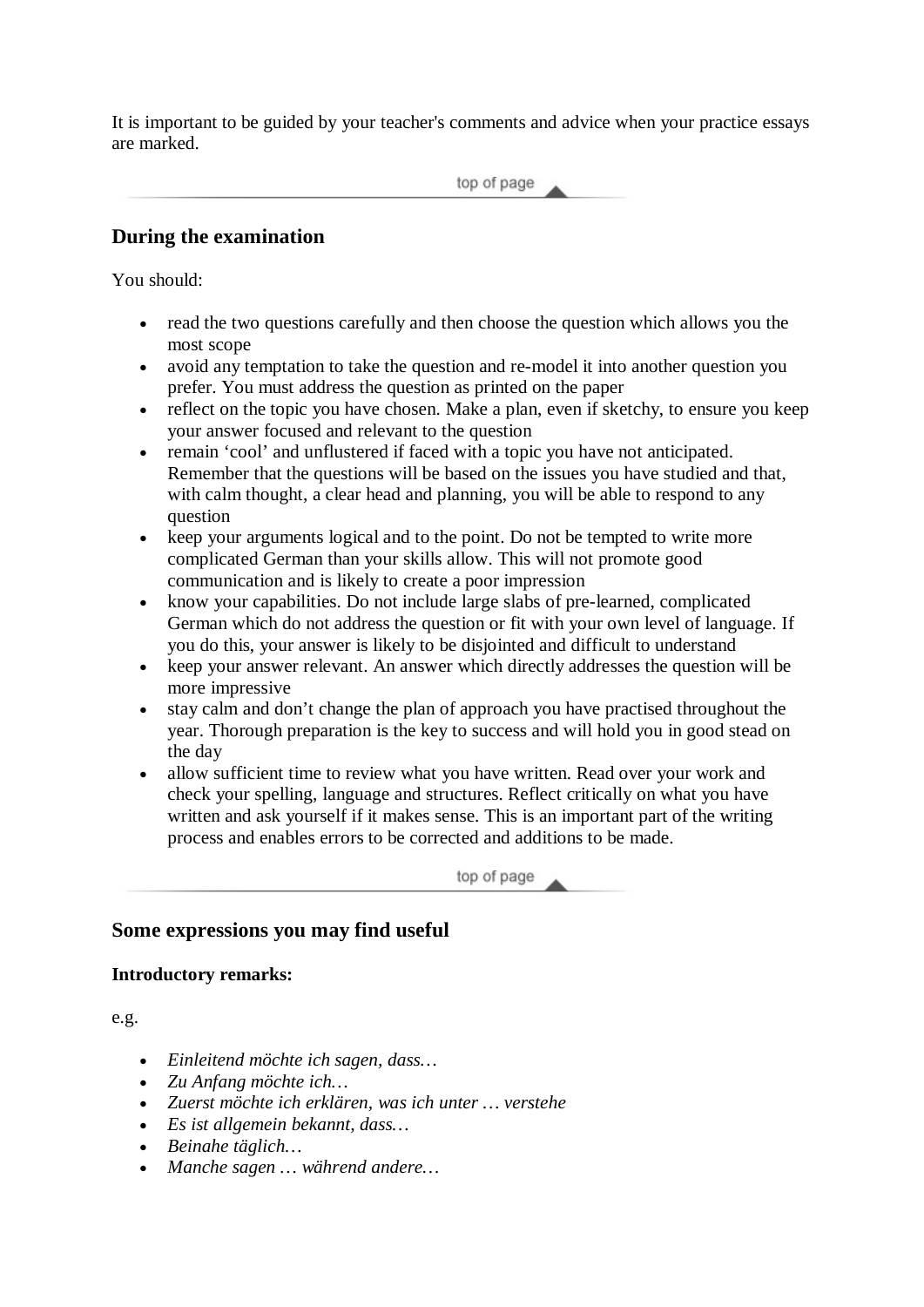- *Es gibt Beispiele für…*
- *Es wird häufig gesagt, dass…*
- *Es wird oft behauptet, dass…*

#### **Presenting an opinion:**

e.g.

- *Ich bin überzeugt, dass…*
- *Meiner Meinung/Ansicht nach…*
- *Mir scheint es, dass…*
- *Von meinem Standpunkt aus…*
- *Ich meine, …*
- *Ich nehme (stark) an, dass…*
- *Ich kann mir (gut) vorstellen, dass…*
- *So wie ich die Sache sehe, …*
- *Ich bin mir sicher, dass…*
- *Heute werden wir immer wieder mit dem Problem konfrontiert…*

#### **Developing an argument:**

e.g.

- *Vielleicht könnt ihr euch vorstellen…*
- *Wir müssen uns darüber klar werden, dass...*
- *Sowohl … als auch…*
- *Einerseits … anderseits…*
- *In diesem Zusammenhang…*
- *Entweder … oder…*
- *Was hier am interessantesten ist, …*
- *Es wird behauptet, dass…*
- *Es handelt sich um…*
- *Es steht zu vermuten, dass…*
- *Es steht fest, dass…*
- *Sicher ist es aber, dass…*
- *Es scheint wohl, dass…*
- *Bis zu einem gewissen Punkt…*
- *Im Großen und Ganzen…*
- *Das soll nicht heißen, dass…*
- *Es ist schwer einzusehen, …*
- *Das ist völlig grundlos.*
- *Im Vergleich mit/zu…*
- *Heutzutage…*
- *In unserer Zeit…*
- *In letzter Zeit…*
- *Es ist gar nicht lange her…*
- *Wie bereits erwähnt…*
- *Mir ist auch klar, dass…*
- *Außerdem finde ich…*
- *Aus diesem Grund/Aus diesen Gründen…*